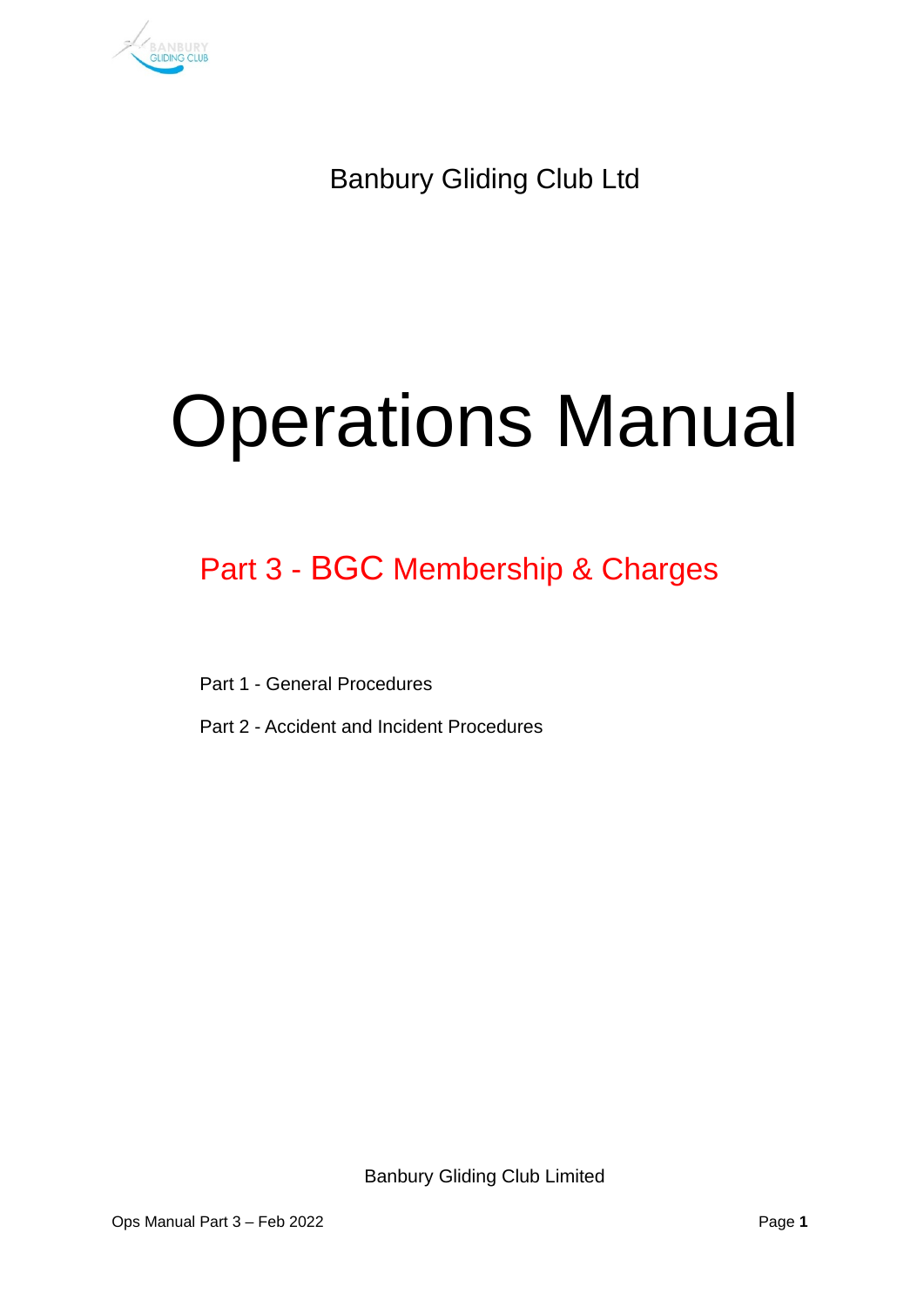

### Registered in England, no 1412717

| <b>Revision no.</b><br>1 | <b>Date</b><br>April 2018 | <b>Status</b><br>Current | <b>Comment</b><br>Initial issue                                 |
|--------------------------|---------------------------|--------------------------|-----------------------------------------------------------------|
| Amdt 1                   | Aug 2018                  | Current                  | Para 9.3                                                        |
| Amdt 2                   | Nov 2018                  | Current                  | Paras 1, 5, 6 and 9                                             |
| $\overline{2}$           | Apr 2019                  | Current                  | Update to:<br>Paras 1, 2, 5, 6 and 9.                           |
| 3                        | Dec 2019                  | Current                  | Update to:<br>Paras 1, 2.4, 3. 5.1, 7,<br>8.1, 8.5, 8.6 and 9.2 |
| 4                        | Mar 2020                  | Current                  | Update to:<br>Para 8.1                                          |
| 5                        | Aug 2020                  | Current                  | Update to:<br>Para 8.1 and 8.4                                  |
| 6                        | Feb 2020                  | Current                  | Update to:<br>Para 8.1-4<br>Added para 8.9                      |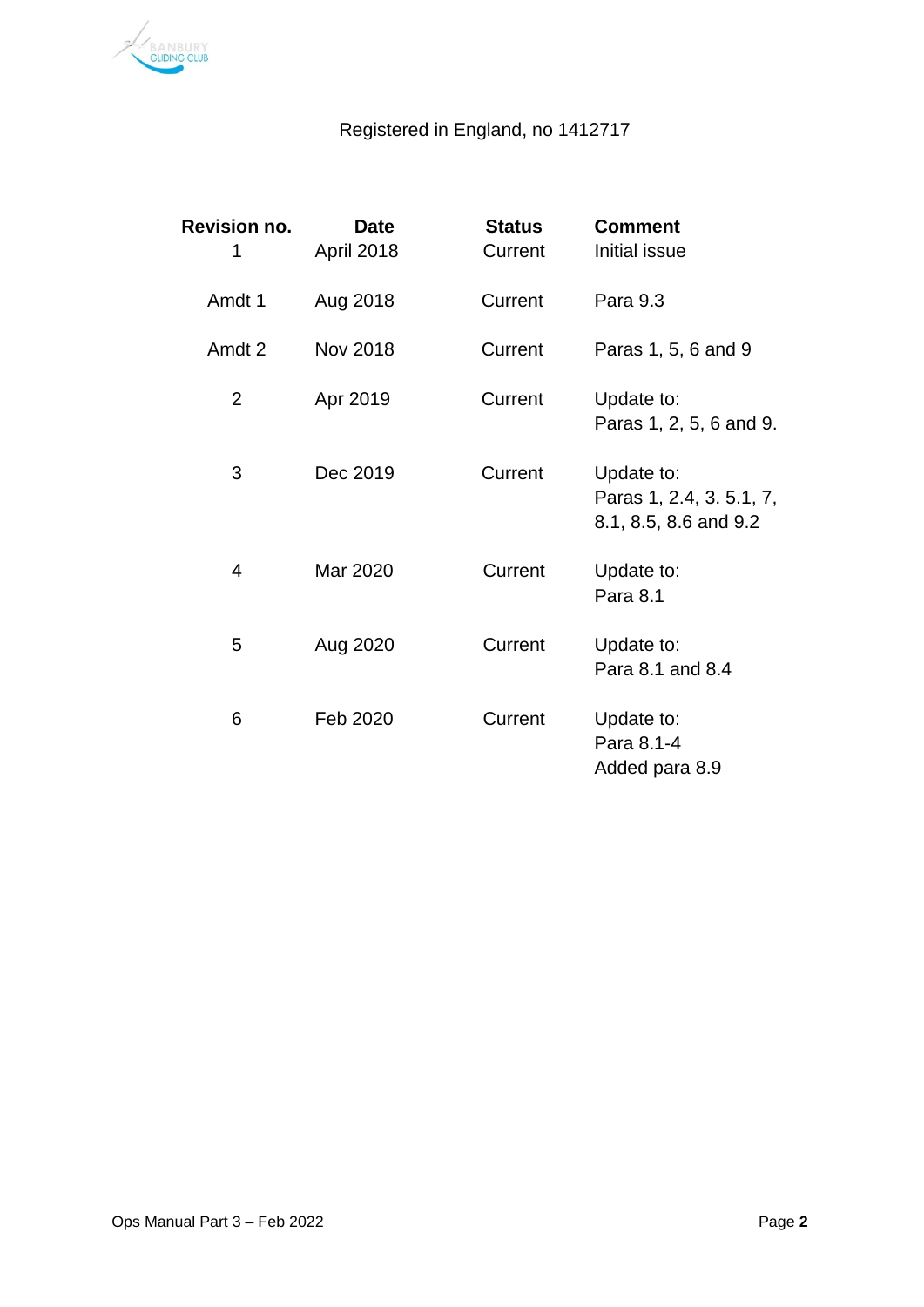

## <span id="page-2-0"></span>**Authorisation and Distribution**

Authorisation

This Operations Manual provides advice, information and guidance to all those responsible for the safe operation of Banbury Gliding Club Ltd. It is to be used as a base document for all Club operations.

P Fincham Chairman April 2018

Distribution:

Chairman (Master Copy) Committee Members Chief Flying Instructor Safety Officer Child Protection Officer Clubhouse Noticeboard Coach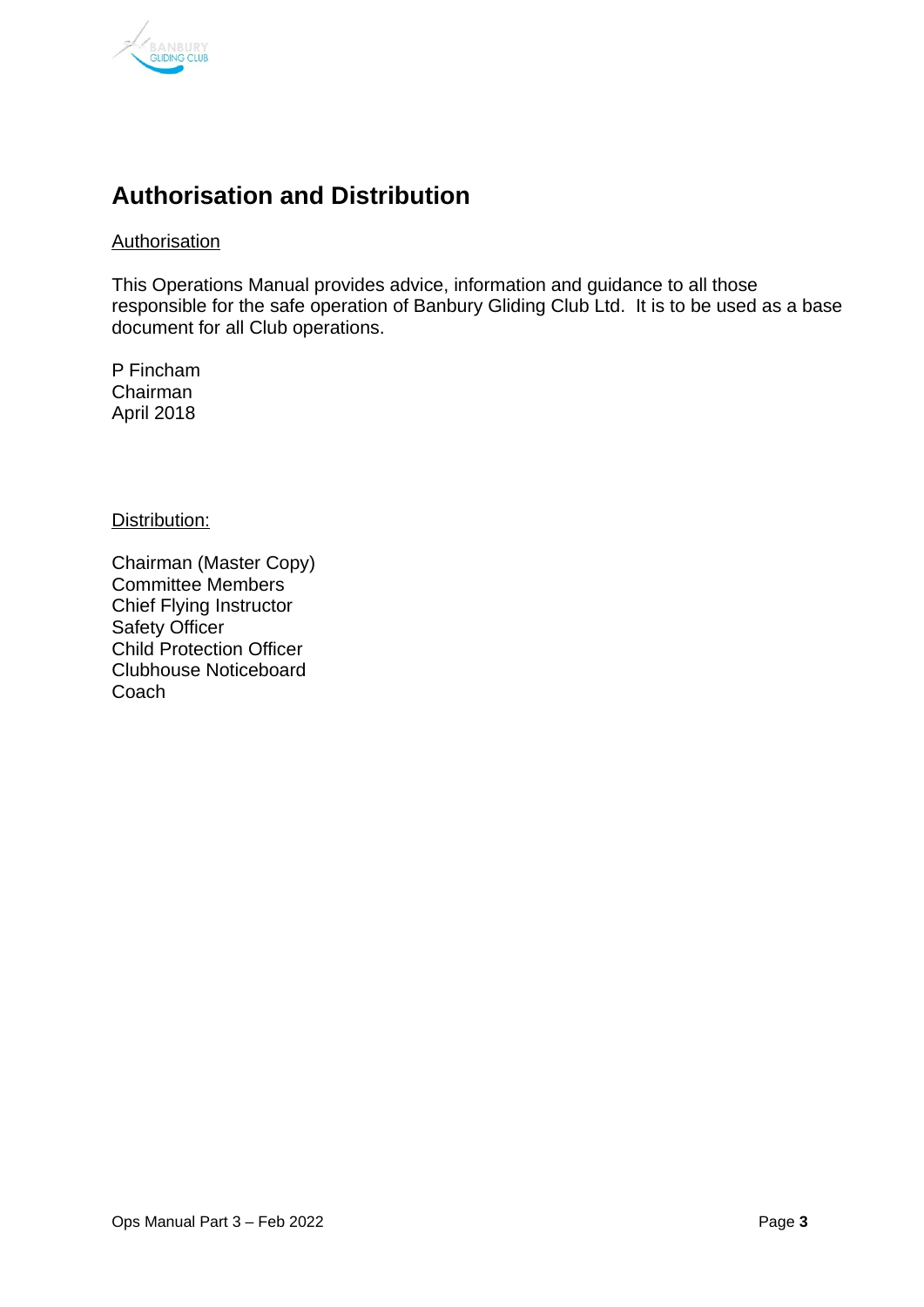

## Index

| 1.0 |  |  |
|-----|--|--|
| 2.0 |  |  |
| 3.0 |  |  |
| 4.0 |  |  |
| 5.0 |  |  |
| 6.0 |  |  |
| 7.0 |  |  |
| 8.0 |  |  |
| 9.0 |  |  |
|     |  |  |
|     |  |  |
|     |  |  |
|     |  |  |
|     |  |  |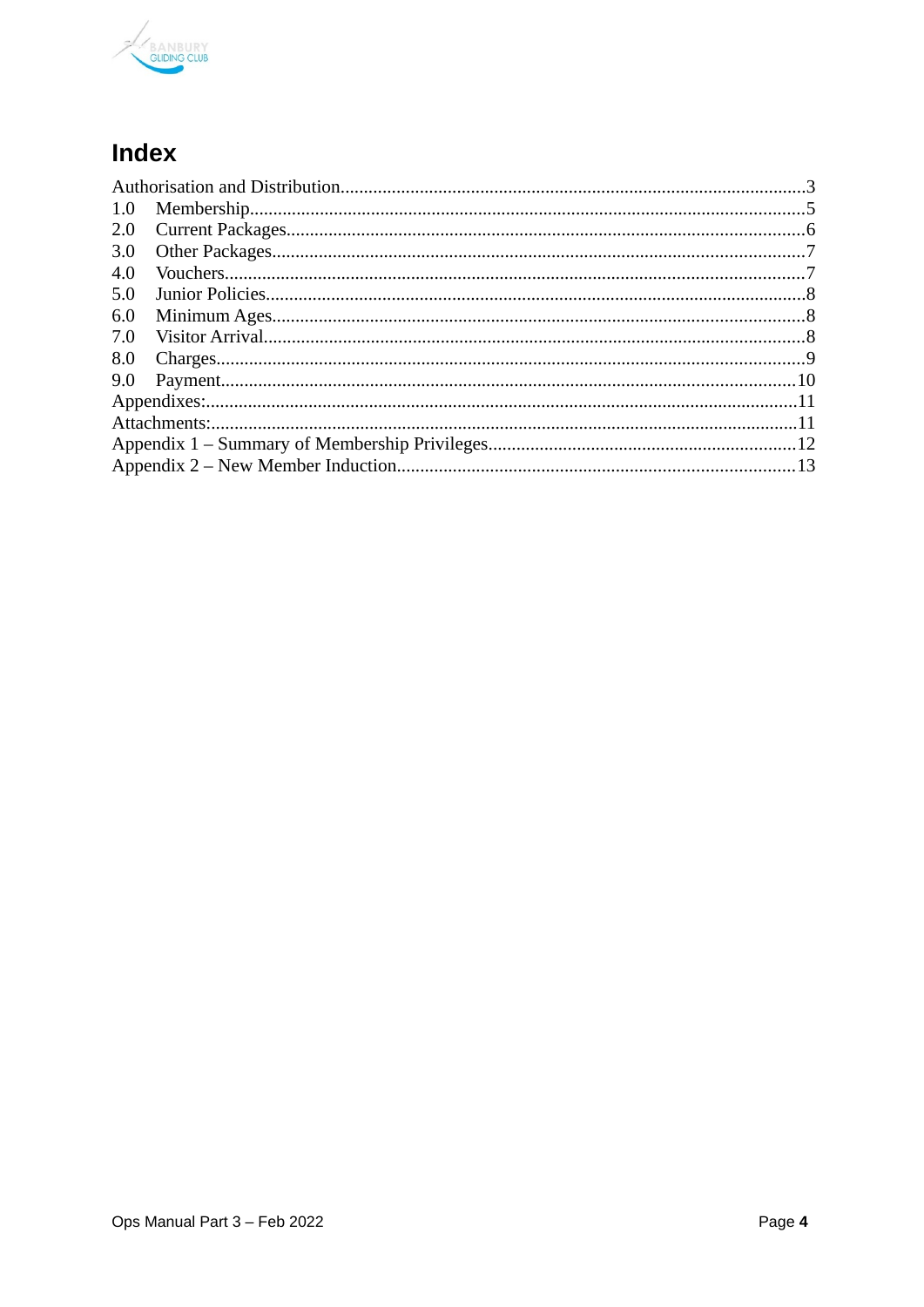

## <span id="page-4-0"></span>**1.0 Membership**

All people who fly with Banbury Gliding Club Ltd (BGC) must be a member of the Club before flying. Membership is by completing the appropriate membership application and having it validated as required. The application form is at Attachments 1; membership categories are explained below.

#### 1.1 Full.

Available to: those individuals joining on standard membership. This includes 'rostered instructors, tug pilots and committee members' who are entitled to a membership discount.

#### 1.2 Family.

Available to: other family members at the same address as a full member.

#### 1.3 Student.

Available to: persons 18 and over, but under 26, at the time of their membership renewal, who are undertaking a full time academic or vocational course leading to a recognised qualification.

#### 1.4 Under 18.

Available to: those persons who are under 18 years of age.

*Note:*

 *In line with BGA younger member terminology, Student and Under 18 members are often referred to as 'Junior' members.*

*Juniors also receive a 'Joining Pack' containing a Glider Pilot's logbook in which to record their flying details, a Progress Card and a book introducing them to key aspects of gliding for ground study.*

#### 1.5 Powered Aircraft Associate.

Available to: those joining, subject to the Tugmaster's prior approval, the Club's tug pilot roster. They may use the Club's facilities and will receive the Club's normal publicity.

#### 1.6 Winter.

Available to: Members of other BGA clubs who wish to fly at Hinton over the winter. Validity:1 Oct to 31 March.

#### 1.7 L **if** e.

Awarded to: a person voted by the committee for a significant contribution to the Club.

#### 1.8 Honorary.

Available to: a person voted by the committee as worthy of honorary membership.

#### 1.9 Power Conversion.

Available to: current holders of fixed-wing power licences or those lapsed within the last five years

Validity: for two months after first flight, no renewal.

#### 1.10 Reciprocal.

Available to: a current member of another BGA club (See para 8.1 for exemptions).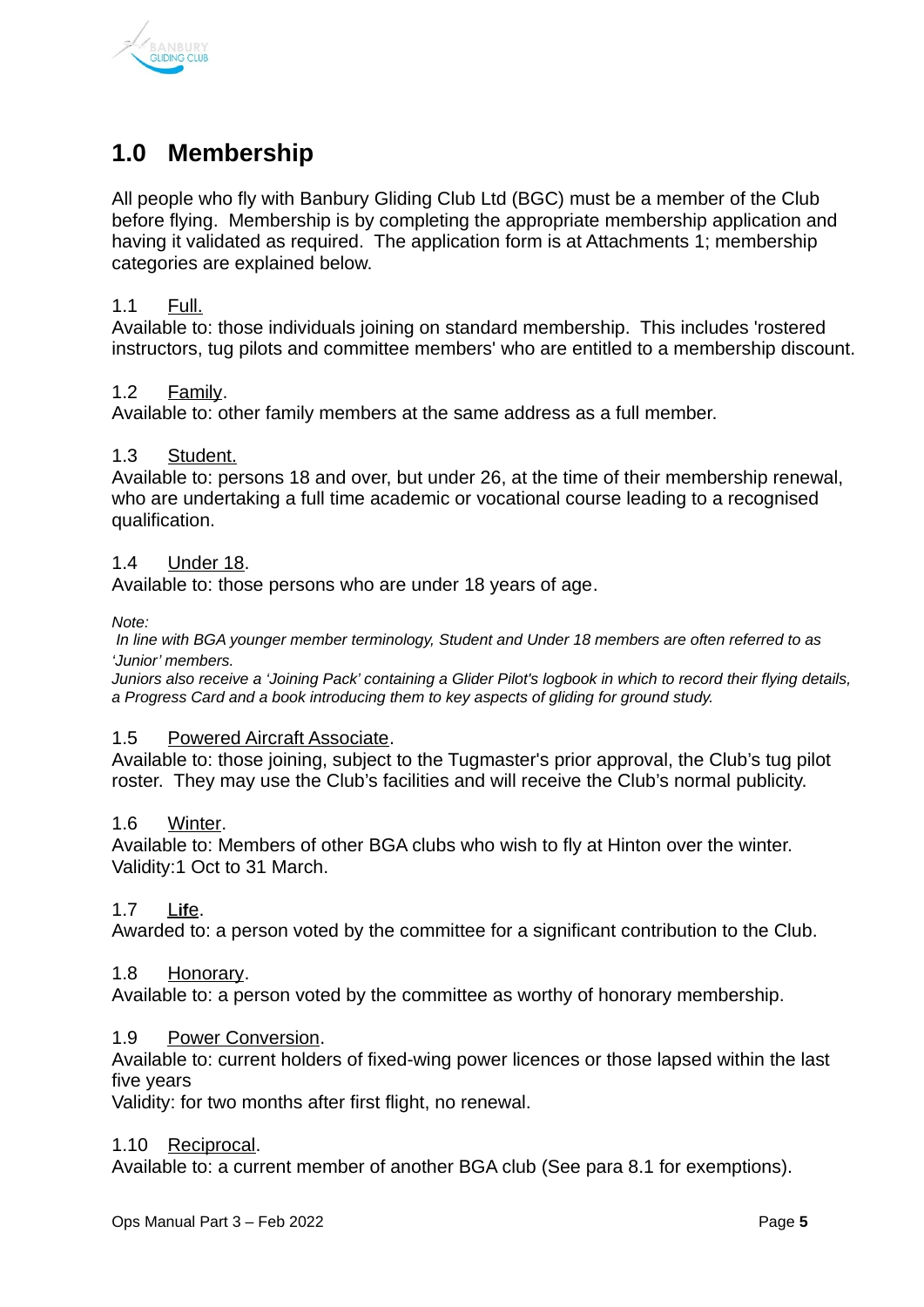

#### Validity: one day.

#### 1.11 Country.

Available to: members of other BGA clubs who wish to make more frequent use of BGC than a reciprocal member. Limited to 15 days pa.

#### 1.12 Friends and Family (F&F).

'Friends and Family' is designed to allow immediate family and good friends to understand what we do and why we enjoy it. It is not a cheap way around regular Trial Lesson charges. The member must be on the airfield or flying from the airfield at the same time. Available to: immediate family and close friends

Note. Members who qualify for Friends and Family rates may purchase Trial Lesson vouchers at a 50% discount.

#### 1.13 Social.

Available to: people wishing to use the Club's ground facilities and make occasional *dual* flights. They will receive normal Club publicity.

A summary of membership privileges is provided at Appendix 1.

## <span id="page-5-0"></span>**2.0 Current Packages**

2.1 Introductory Membership. This package offers 2 flights to 2,000 ft plus membership for 2 months with all flying and instructor time included. Flights will be limited to 30 mins. During their first visit they will receive:

- An introduction into the Club and its operation together with a comprehensive briefing covering learning to fly and the specific exercises they will fly in the glider later in the day.
- A glider flight with a Club instructor where, under their guidance, they will take the controls and experience what it's like to pilot a glider.
- An invitation to return as many times as they like over the following 2 months as a member of the Club. During any of these subsequent visits they can take their second free flight. Any further flights will be charged at the standard members' rate.
- A 'Joining Pack' containing a Glider Pilot's logbook in which to record your flying details, a Progress Card and a book introducing you to key aspects of gliding for ground study.

The aim of this package is to provide people with a broad appreciation of Club activity experiencing all aspects of membership and judge if they want to continue their involvement with the sport and all it entails. Individual repeat packages cannot be purchased.

2.2 Learn to Fly. The package consists of 20 training flights to 2,000ft with all flying and instructor time included and:

- Four months membership period of Banbury Gliding Club valid from the first flight.
- A 'Joining Pack' containing a Glider Pilot's logbook in which to record your flying details, a Progress Card and a book introducing you to key aspects of gliding for ground study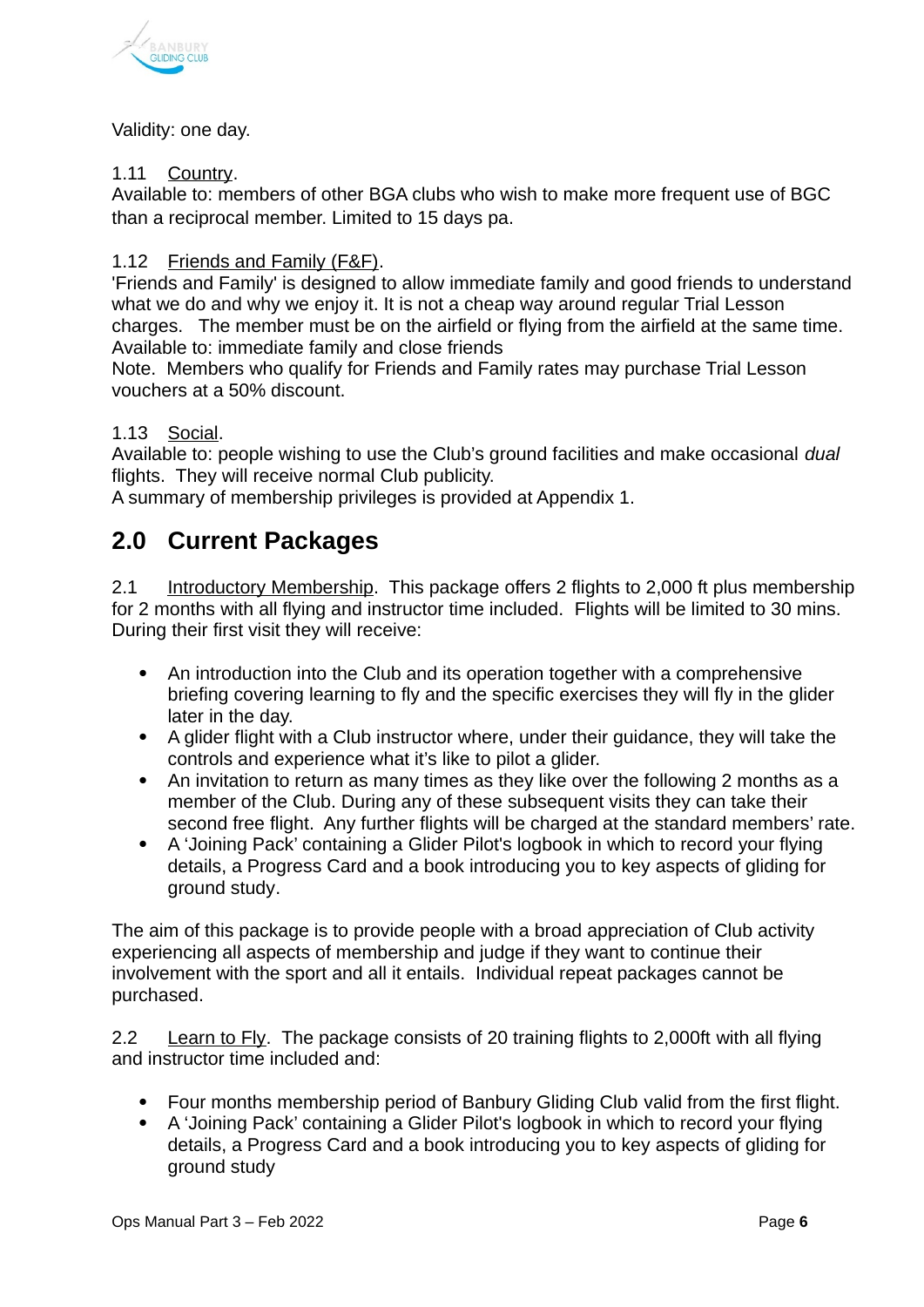

This package is designed to introduce new people to flying, so current/past holders of any pilot's licence do not qualify. It can be cancelled for a full refund if the person does not meet medical or size requirements; the latter is defined as under 6'4" tall and 16 stone (224 lbs) in weight. If, within the first three flights, we (or they) decide it's not for them, we can cancel and will refund all, but the cost of the flights taken. After that point, there are no refunds for any unused parts of the package.

All flights must be taken within 12 months of paying of the first flight. If the flights are not taken during the package membership period, the member may join in the appropriate annual category and the flights will then be credited to their account.

Pupils must join the Club as a full member after expiry of the 4 months membership to continue flying, even if they have unused flights.

2.3 PPL to Glider Pilot. All flights required to first solo standard.

- Two months membership of Banbury Gliding Club
- A Glider Pilot's logbook in which to record your flying progress
- A book introducing you to key aspects of gliding for ground study
- Review after 15 flights

This is available to current PPL's, or those who have lapsed within the last five years.

#### 2.4 Trial Lessons.

Various aerotow-launched flight(s) to 2000ft; the options are detailed at para 9.2. Maximum flight time per flight of 25 mins. Paying cash on the day provides the same rights and limitations as holding a voucher. There is no specific guarantee of flight duration or content. Walk-in visitors will be flown at the discretion of the Duty Instructor. If it is not possible to fly them, direct them to [www.banburygliding.com](http://www.banburygliding.com/) to purchase a voucher

## <span id="page-6-1"></span>**3.0 Other Packages.**

The following previously offered packages have been withdrawn from sale. The Club will honour those already purchased; they are neither refundable nor transferrable.

Bronze. An aerotow flight to 2000ft. Max flight time of 25 mins.

Silver. Two aerotow flights to 2000ft. Max flight time of 25 mins.

Gold. Three aerotow flights to 2000ft or two aerotow flights to 3000ft by agreement. Max total flight time of 60 mins.

## <span id="page-6-0"></span>**4.0 Vouchers**

We accept BGA vouchers along with those issued through the Club web site on condition that:

- A trial lesson voucher may be used by any person, not just the person named.
- Flights within a package are non-transferable.
- Vouchers from previous suppliers remain valid as contractually agreed.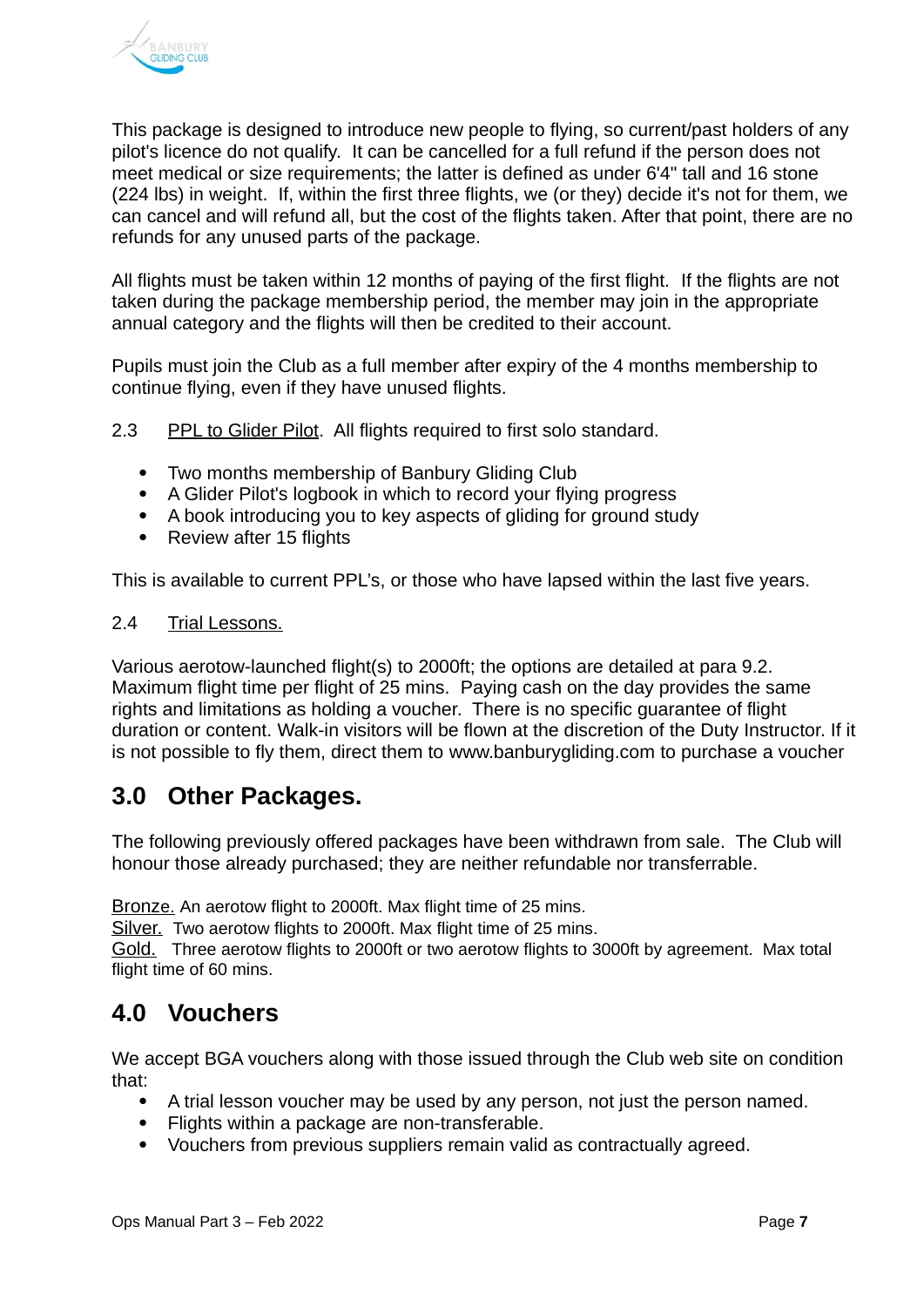

## <span id="page-7-2"></span>**5.0 Junior Policies**

5.1 Codes of Conduct. Codes of Conduct for Parents/Carers of Young People and Under 18 Members are at Attachment 2 and 3 respectively. These have been introduced under the Child Protection guidance from the BGA. Two copies of each document should be completed prior to the flight. One set of documents should be handed to the parent/carer and the other **marked** for the attention of the Club's Child Protection Officer.

5.2 Care of Under 18's. For insurance and liability reasons, neither the Club nor its members take responsibility for the welfare of Under 18's. When the Under 18 is in an enclosed Club premises area with a Club member (e.g. briefing in the coach or the Clubhouse briefing room, there must be at least two adults present always.

## <span id="page-7-1"></span>**6.0 Minimum Ages**

Trial lessons. We accept Trial Lessons from the age of 12, at the aircraft commander's discretion.

Training. Under 18's are generally accepted for training from the age of 13.

## <span id="page-7-0"></span>**7.0 Visitor Arrival**

When visitors phone on arrival, check where they are and send a member over to escort them to the launch point via 33/27 as this is the departure route.

Booking in.

- Offer tea or coffee to all.
- Collect voucher or cash payment (all flights are subject to pre-payment): if a voucher, check they are expected or that the voucher is valid. Use iZettle for card payment (see para 9);
- Those to fly complete membership form
- Carry out a safety briefing for visitor and entourage. If there are juniors, see sections 5.1 to 5.2 incl.
- Check any time constraints
- Make Instructor who will fly them aware
- Create Glidex entry and enter membership number on the membership form.

#### Waiting

Ensure they are kept up to date thus managing expectations.

#### **Departing**

- Check visitors have a completed logbook. Visitor is to complete name page and add flight details. Instructor to add comments
- Provide a departure briefing using the phrase 'at your discretion' when dealing with runways. Send visitors via 27/33 intersection regardless of where the launch point is; this keeps them as far from aircraft and aeroplanes as possible.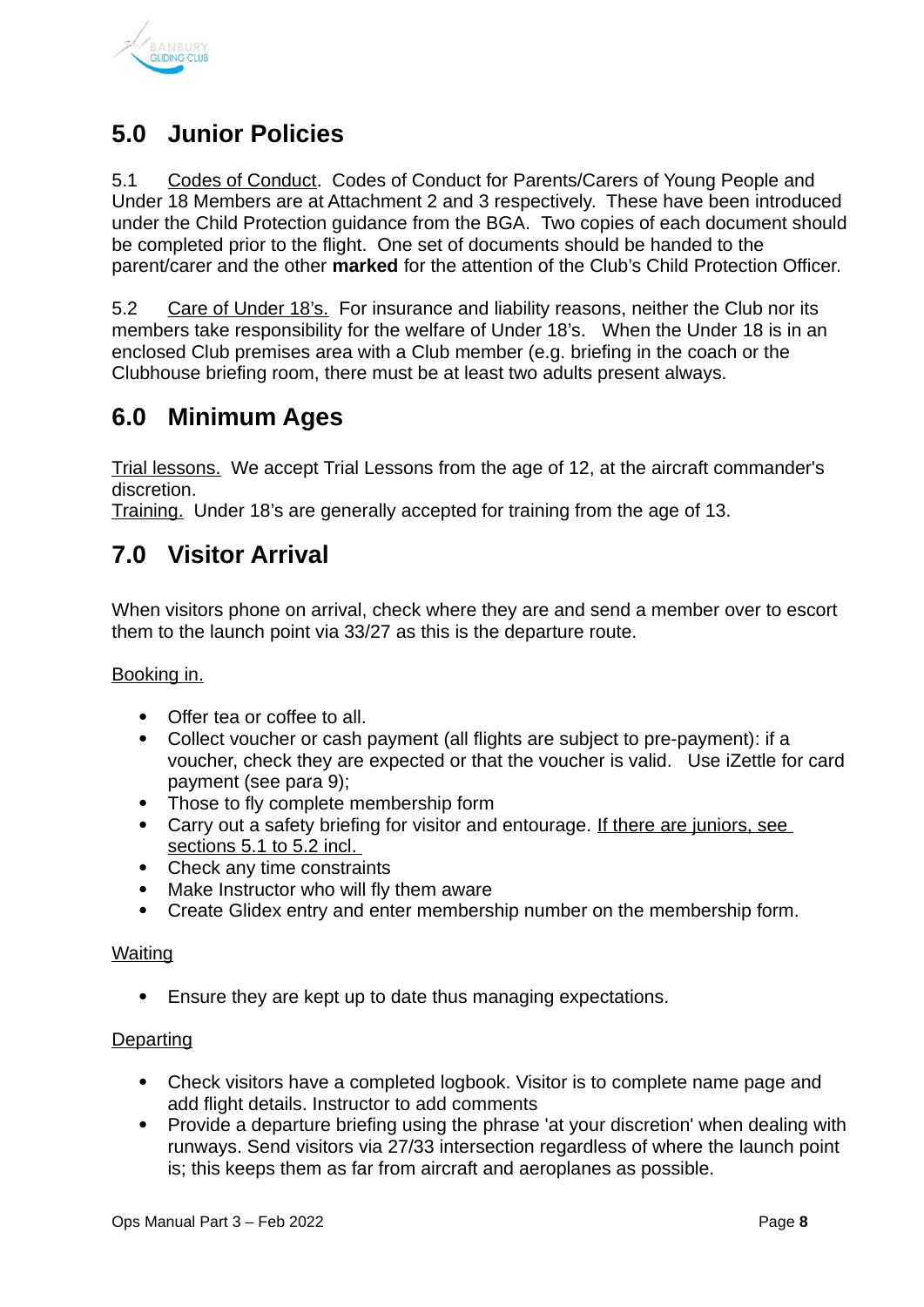

## <span id="page-8-0"></span>**8.0 Charges**

#### 8.1 Membership Fees.

| Full                      | £380 (£50 discount for rostered instructors/tug pilots/Ctee members) |
|---------------------------|----------------------------------------------------------------------|
| Family                    | £255 per additional member (£25 discount as above)                   |
| <b>Student</b>            | £100                                                                 |
| Under 18                  | £80 - no flying fees for first 20 mins                               |
| <b>Powered Associates</b> | £65                                                                  |
| Country                   | £125                                                                 |
| Life/Honorary             | £0                                                                   |
| Winter                    | £100                                                                 |
| Reciprocal                | E10 (Members of Oxford are exempt from this charge for the first 3   |
|                           | days per yr; para 8.4 charges apply to Mid-Week flying. Shenington   |
|                           | members will be credited against full membership fee if they join)   |
| <b>Friends and Family</b> | £5                                                                   |
|                           | Notes: Membership runs from April $1st$ to March $31st$ ;            |

*The appropriate membership fee is paid on applying to join: All memberships are provisional until approved by the committee; There are no refunds on unused membership periods.*

#### 8.2 Trial Lessons.

| Weekend/PH Single Flight         | £90 | includes day membership                  |
|----------------------------------|-----|------------------------------------------|
| Monday Special - 2 Flights       |     | £90 includes day membership.             |
| Monday Special - 1 Flight        |     | £115 includes day membership.            |
| Member Purchase - 1 Flight price |     | £35 <sup>*</sup> includes day membership |

\*Vouchers for members' use who qualify for Friends and Family rates (e.g. to donate as a raffle prize but not resale) at 50% of the advertised price, rounded down to the nearest £5

8.3 Training Packages.

| Introductory Membership | £135 |
|-------------------------|------|
| Learn to Fly            | £595 |
| PPL to glider pilot     | £450 |

#### 8.4 Aerotow Charges.

| Hook-up   | £4.00                                                           |
|-----------|-----------------------------------------------------------------|
| Per 100ft | £0.70                                                           |
|           | Private glider supplement £9.00 (Not payable by Junior pilots). |

Mid-week visitor charges, which include reciprocal membership: £27 for up to 2,000ft. £37 for 2,000 to 3,000 ft.

#### 8.5 Glider Soaring Charges.

£0.40 per minute from *wheels roll on take-off* to *wheels stop on landing*.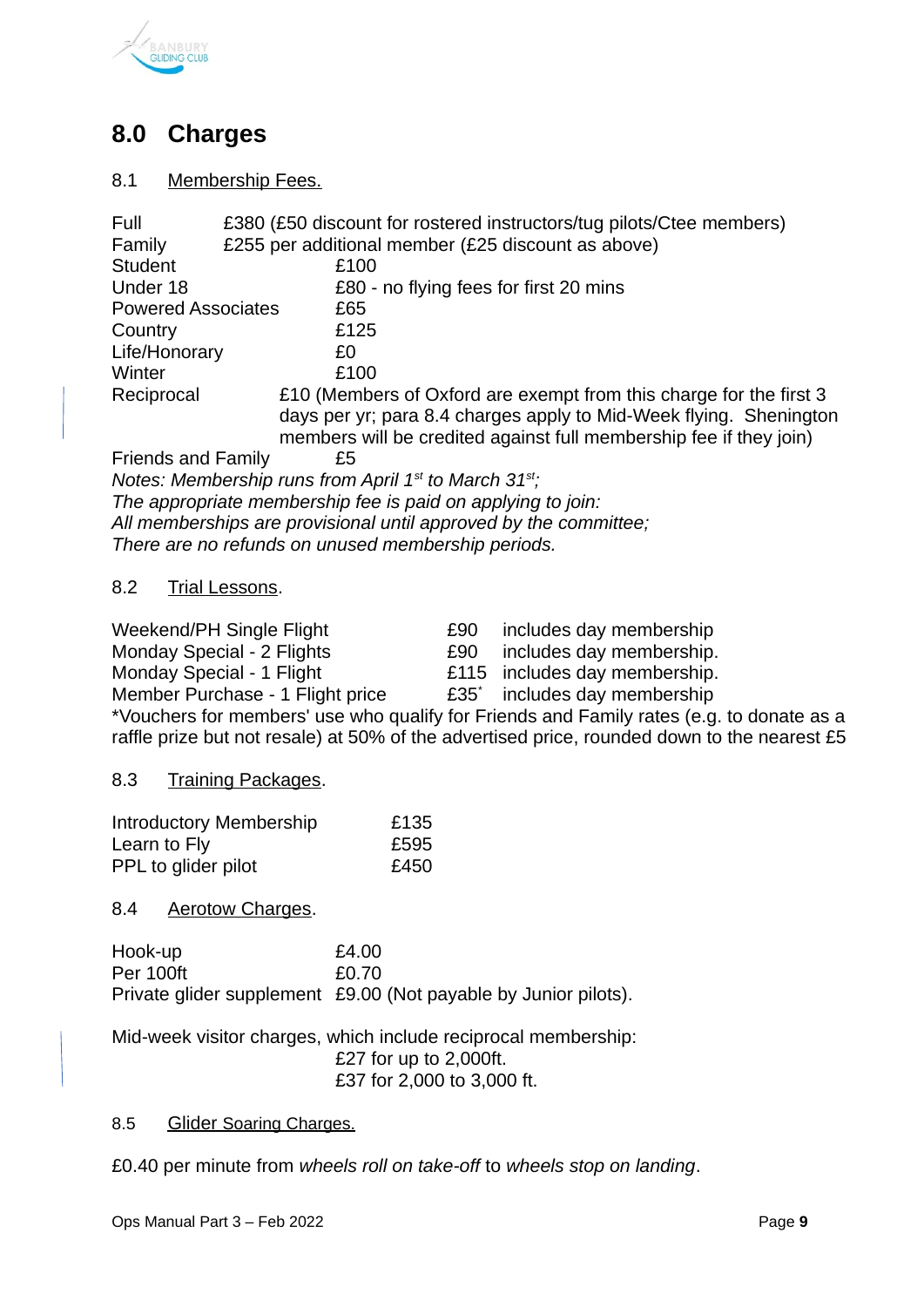

Junior members receive up to the first 20 minutes of each flight without charge. Maximum flight time should normally be limited to 1 hour. In the event of a badge or cross-country flight authorised by the duty instructor, the soaring cost of the flight will be capped at £35.

#### 8.6 Aerotow Retrieves.

Retrieves for Club and BGC based gliders from Bicester, Turweston, Edgehill, Enstone, and Weston on the Green are charged at one and a half times their 2000 ft launch charge, if carried out from the top of a launch and twice the 2000 ft launch height if carried out from the launch point. Other aerotow retrieves for Club members are at the hourly tug hire rate and are at the discretion of the tug pilot. Charges are made for both outward and return legs. Ferry or retrieve flights are normally carried out by G-CHIH; G-CJHF can only be used if it is set up for towing.

#### 8.7 Land-outs at Hinton/Relights.

If a glider from another club lands at Hinton and is launched or towed back towards its home base the tug pilot is responsible for ensuring that the correct fee is paid. There is no landing fee. Relights are available at instructor/tug-pilot discretion and payment of a reciprocal membership fee.Charges are either:

- By height on full-power climb;
- By hour at tug hire rate including return to Hinton.

#### 8.8 Tug hire.

EuroFOX G-CHIH: (only for currency retention, biennial checkouts, local flying and Club business)

Tug hire rate: £65 per hour wet.

#### 8.9 Motorglider hire

Falke G-MW £84 ph wet

#### <span id="page-9-0"></span>**9.0 Payment**

9.1 Bank Transfer to:

Sort ode: 08-92-99 Co-operative Bank Account 65607354 Banbury Gliding Club Limited

#### 9.2 **iZettle Direct Card Payment.**

The iZettle card reader and associated tablet are contained in a blue folder in the coach computer bag. A receipt can be provided by phone or Email. If a visitor is leaving before the end of the day, update the Glidex launch height from the tug log prior to charging. Full instructions on using this system are included within the folder. This method of payment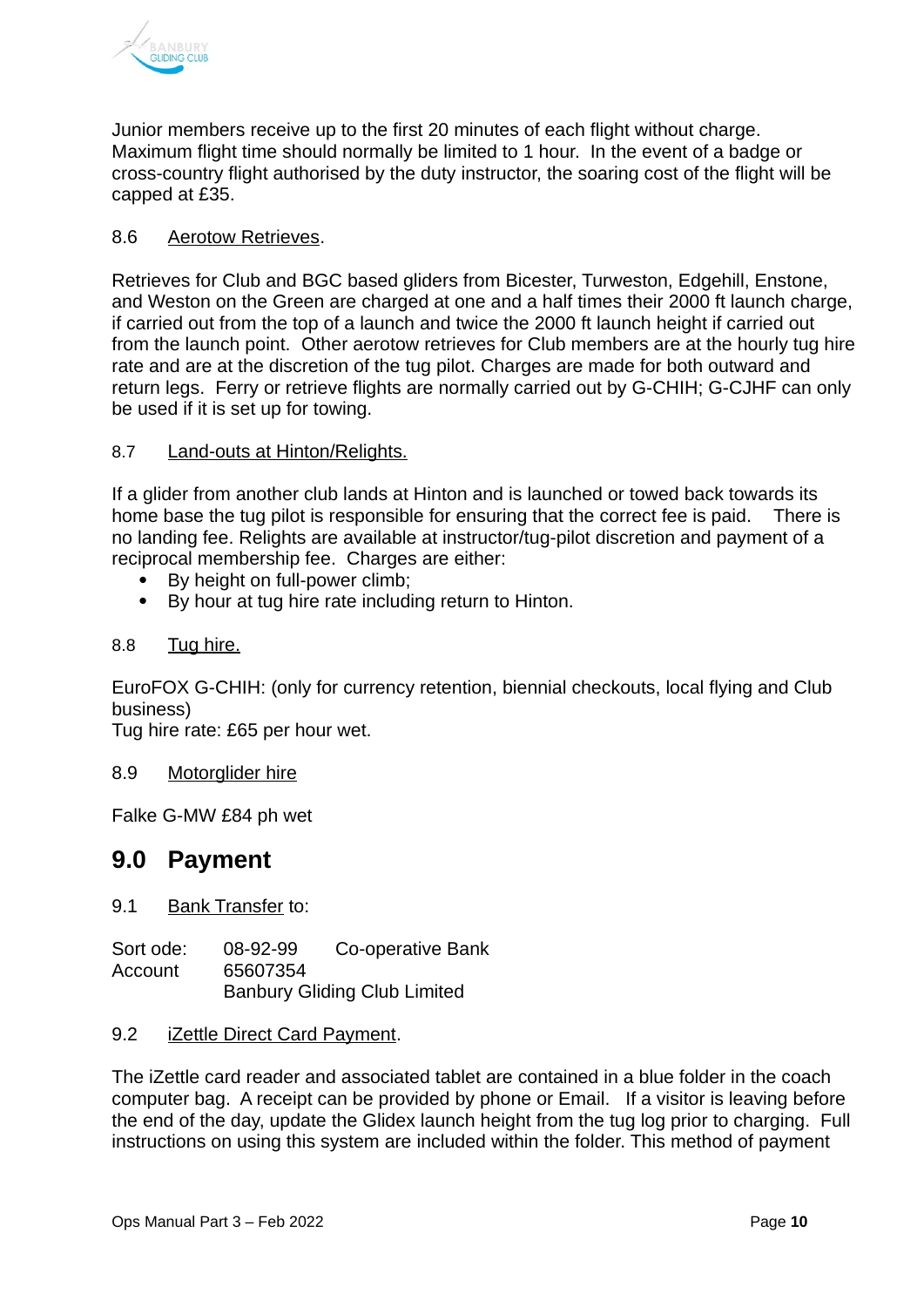

incurs charges for the Club, so is not an authorised method for Club member routine payments.

## <span id="page-10-1"></span>**Appendixes:**

- 1. Summary of Membership Privileges
- 2. New Member Induction

## <span id="page-10-0"></span>**Attachments:**

- 1. Membership Application Form
- 2. Codes of Conduct for Parents/Carers of Young People
- 3. Codes of Conduct for Junior Members
- 4. Mandatory Safety & Medical Notes
- 5. Data Privacy Notice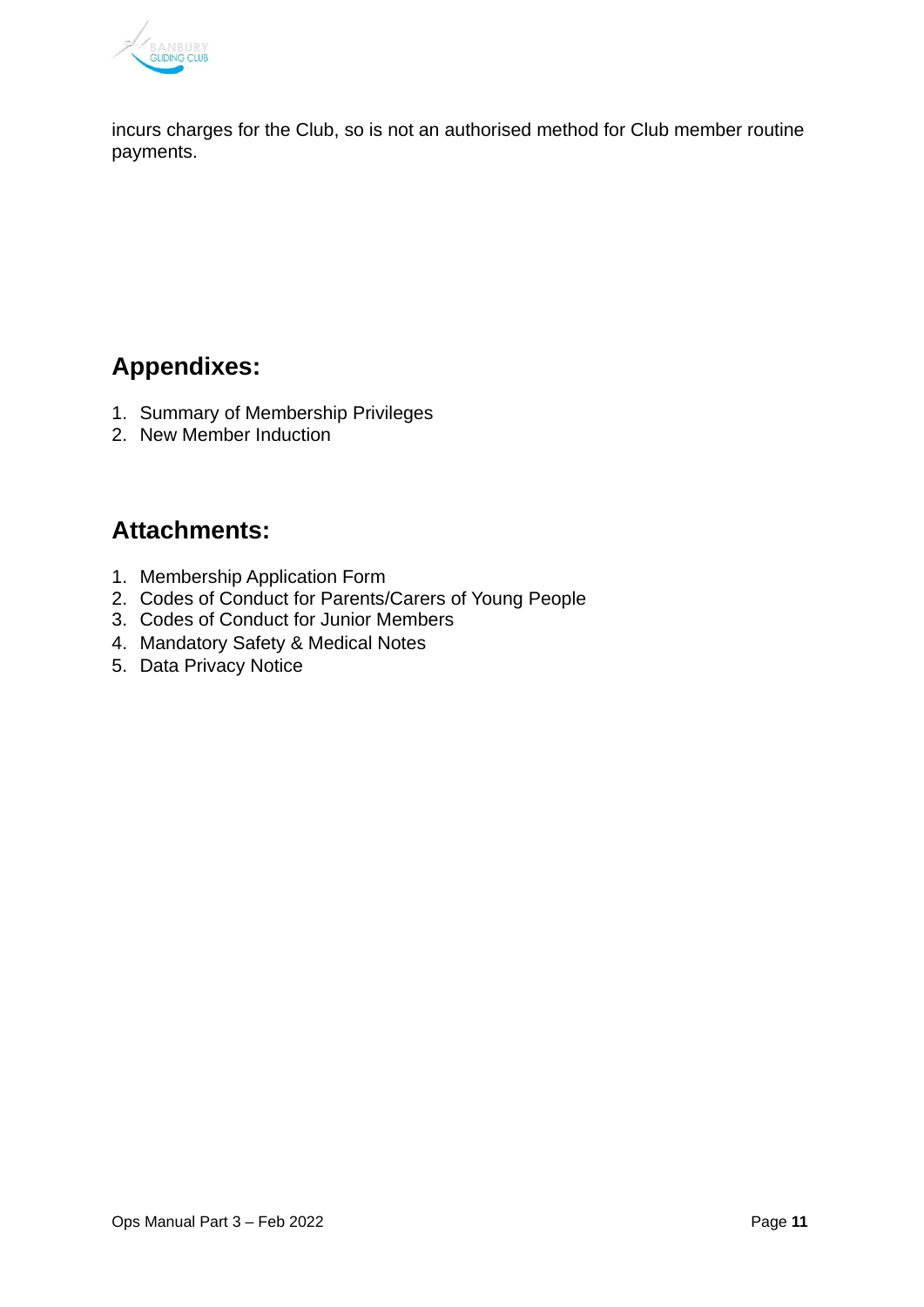

|                     | Length          | <b>Flying</b>     | Trailer (1) | <b>F&amp;F Rates</b> | <b>AGM</b> |
|---------------------|-----------------|-------------------|-------------|----------------------|------------|
| Vote                |                 |                   |             |                      |            |
| Full                | to 31 Mar       | Unrestricted      | One         | Yes                  | Yes        |
| <b>Family</b>       | to 31 Mar       | Unrestricted      | No          | Yes                  | Yes        |
| <b>Student</b>      | to 31 Mar       | Unrestricted      | One         | Yes                  | Yes        |
| Under 18            | to 31 Mar       | Unrestricted      | One         | Yes                  | Yes        |
| Power               | to 31 Mar       | Pow/Occas         | No          | No                   | No         |
| Winter              | 1 Oct to 31 Mar | Unrestricted      | One         | Yes                  | No         |
| Life                | Ongoing         | Unrestricted      | One         | Yes                  | Yes        |
| <b>Honorary</b>     | Until Withdrawn | Unrestricted      | One         | Yes                  | <u>Yes</u> |
| Intro Memb          | 2 months        | Unrestricted      | No          | No                   | No         |
| LTF                 | 4 Months        | 20 flights        | <u>No</u>   | <u>Yes</u>           | No         |
| Power Conv          | 2 Months        | Unrestricted      | No          | Yes                  | No         |
| <b>Trial Lesson</b> | 2 Months        | Unrestricted      | No          | No                   | <u>No</u>  |
| Country             | to 31 Mar       | 15 days pa        | No          | Yes                  | No         |
| Reciprocal          | Day             | c 3 days pa       | No          | No                   | <u>No</u>  |
| F&F                 | Day             | c 3 days pa       | No          | No                   | No         |
| Social              | to 31 Mar       | <b>Occas Dual</b> | No          | No                   | No         |

## <span id="page-11-0"></span>**Appendix 1 – Summary of Membership Privileges**

Note:

1. Trailers must be in a serviceable condition to facilitate movement.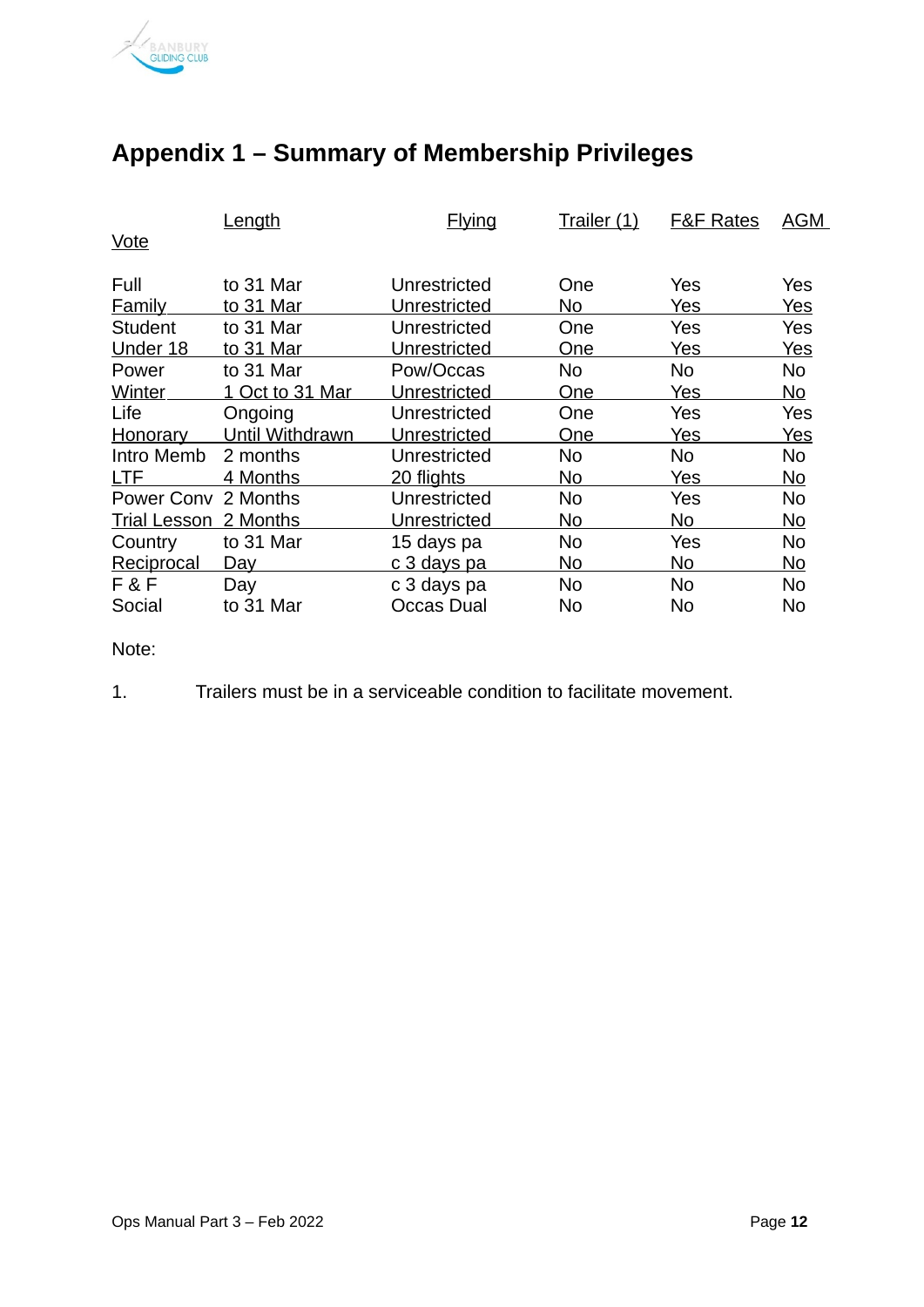

## <span id="page-12-0"></span>**Appendix 2 – New Member Induction**

A new member to the Club should be appointed a mentor, who shall be responsible for organising the following:

Introduction to the Club.

- How to use the clubhouse, access, where to park, refreshments, toilets, office, and phone numbers.
- Who's who in the Club and how the Club works, self-help, voluntary instructors/tug drivers, committee members.
- How the Club operates, time of arrival, 'if you get them out, you don't need to put away, but it is great if you can'.
- How to get a flight, ensure they have logbook, record card etc and how they are to be used.
- Introduced to as many other members as possible.
- Information on the website.  $\bullet$

Safety Induction**.**

- Airfield safety.
- Power aircraft.

#### How to Assist.

- Hook on a glider retrieve A/T rope and bring to glider, inspect rings, no knots, condition of rope, brakes closed and locked, and 'first flight' test.
- Wing Holding which wing, level no hold back no push (no fingers in holes). Lookout.
- Signalling what are they, Lookout, Stopping a launch.
- Moving a glider where to push, where to pull, one wing held. "Your wing / My wing"
- Parking a glider where to place tyres, never roll tyres!
- Log Keeping How, paying visitors, temp membership, drop zone map, NOTAMs,
- Buggy Driving (must be over 14 years of age) Daily Inspection (DI), refuel, Lookout, how to tow back, safe routes, maintain contact with towed glider, take the correct assistance for single-seaters / pilots flying solo.
- Bus Driving (must hold a current driving licence) How to DI, refuel, safe routes, where to park, put out signs etc. This introduction should be followed up by a short assessment of capability.
- Hanger packing who's in charge, wing holding look after other wing & tail to ensure does not hit anything, how to stop.
- Getting Parachutes/Batteries what's used for what, how to handle parachutes. Recharging batteries phone and radio prepare log sheet box.

#### How do I get to Fly?

• Put your name on the flight list.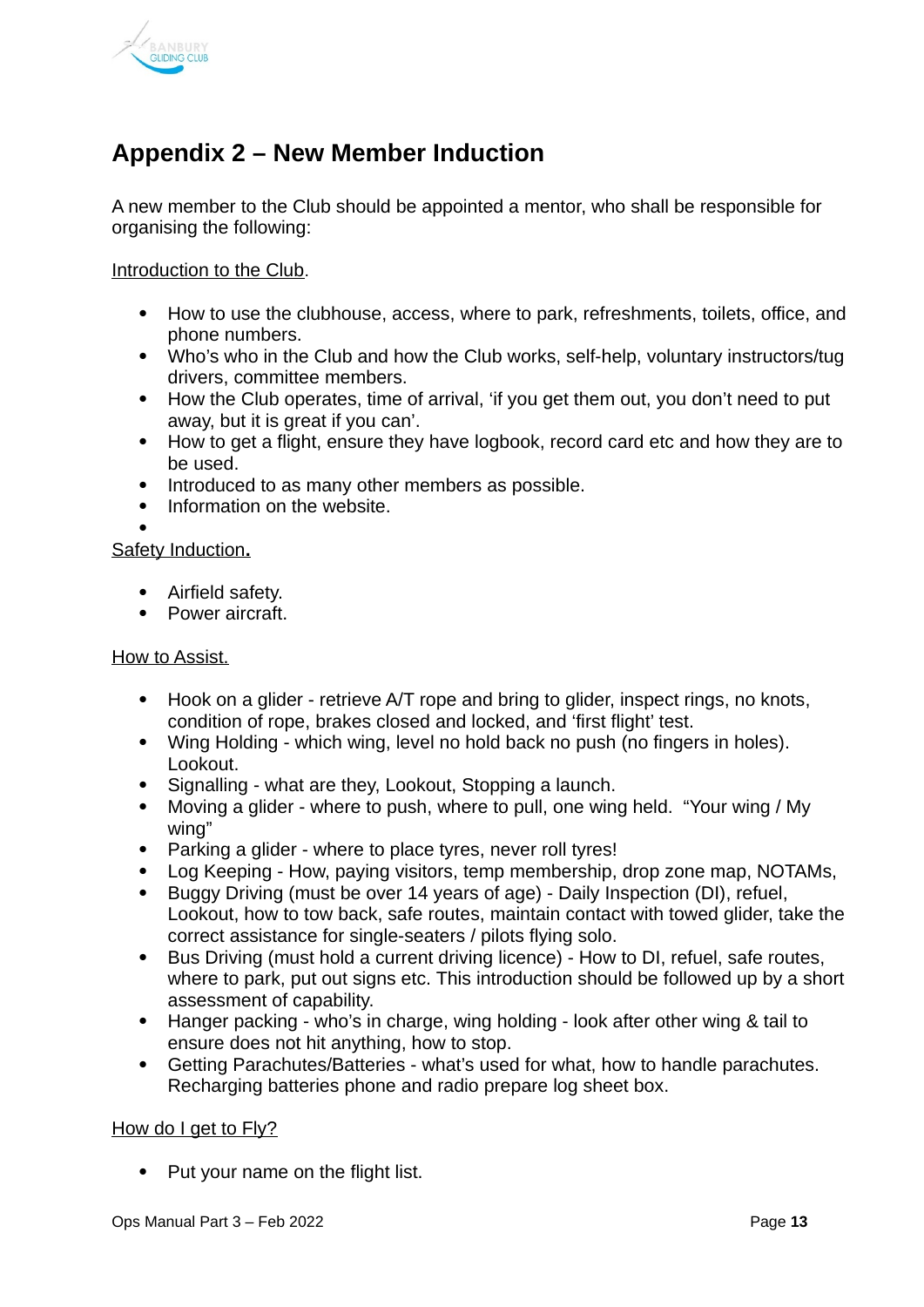

- Always bring your logbook and progress card.
- Make sure you make yourself known as when it your turn to fly, saves instructor looking for you (you could miss your turn)!

#### How do I Pay?

- You can pay each day as you fly. The cost of the flight is shown on the Glidex flight logging system after the launch release heights have been correctly entered by the Tug Pilot. Place your money in an envelope and thence into the box in the office
- Or you can pay a sum into your flying account which is eroded as you fly (cash or cheque to box as above, or by BACS to Club account). Your remaining credit is available in your member module in Glidex, on the Club laptop. Flying accounts should be kept in credit.
- Or if you are on the Learn to Fly package, no worries until your credited flights have been used up.

#### How can I maximise the progress I make whilst learning?

- Make sure you get pre-flight briefings
- If you do not understand anything, always ask; there are no 'silly questions'
- Try and match your airfield/flight knowledge and progress card with a book at home (otherwise known as Homework!). Various books are available for loan from the library in the clubroom.
- Try to fly regularly and in the early stages as much as you can, this will magnify progress against money outlay.
- Assist wherever you can to get the glider back to the launch point to maximise glider usage.
- Join in with discussions to gain experience/awareness. Again, ask questions.

#### How do I get news as to what the Club is doing?

- If you are on email, regular bulletins are posted giving news of what is happening, jobs to be done and gliding events. You will be invited to sign up to the members group email list on the website.
- An occasional Newsletter is published as and when there are contributions from members. Articles from members are welcomed on any matter related vaguely to gliding, the club, or flying in general.
- Get involved!

#### What do I Wear?

- Good footwear; they must not be too big as you have difficulty fitting on the glider pedals.
- Hard wearing trousers and some warm fleeces
- A narrow-brimmed sunhat so that you can see well no peaked caps'
- Nothing that you wouldn't want to get dirty or ripped. Gliding seems to tend to ruin clothes – especially your best clothes!

Social.